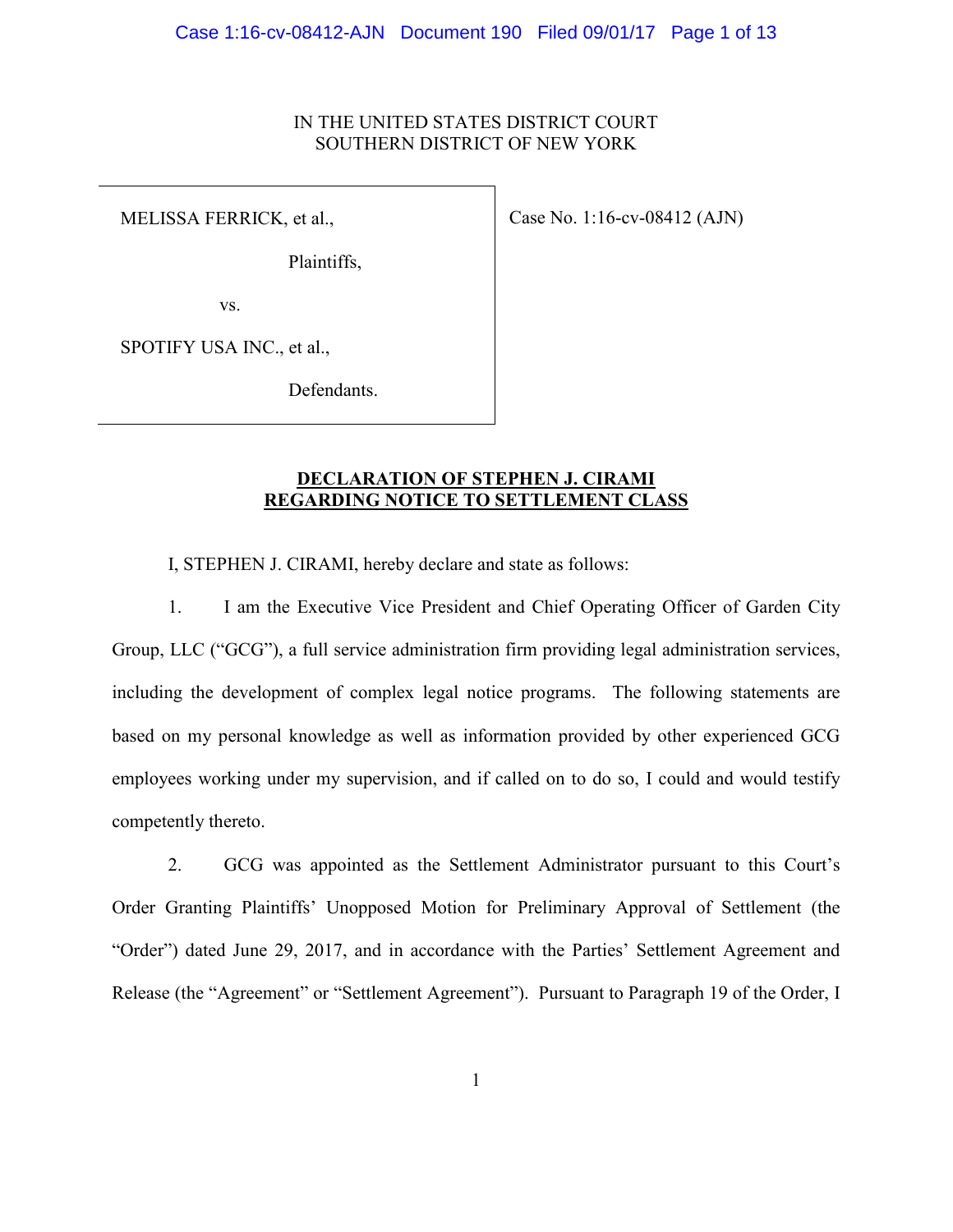#### Case 1:16-cv-08412-AJN Document 190 Filed 09/01/17 Page 2 of 13

submit this Declaration in order to provide the Court and the Parties to the Agreement<sup>1</sup> with information regarding dissemination of direct Notice and implementation of the Notice Plan, in accordance with the Agreement and the Order.

#### **CLASS ACTION FAIRNESS ACT NOTICE**

3. Pursuant to Paragraph 12.7 of the Agreement, and on behalf of Spotify USA Inc. ("Spotify"), on June 2, 2017, GCG served upon all required government officials written notice of the Agreement in compliance with the requirements of the Class Action Fairness Act 28 U.S.C. § 1715(b) ("CAFA Notice"). Specifically, on June 2, 2017, GCG served the CAFA Notice and an accompanying CD containing the documents specified by 28 U.S.C. § 1715(b)(1)- (8) to the Attorney General of the United States and to the state Attorneys General identified in the CAFA Notice Service List. True and correct copies of the CAFA Notice and CAFA Notice Service List are attached hereto as **Exhibit A**. Federal Express and USPS Express Mail deliveries were confirmed for each recipient to whom the CAFA Notice was sent. A chart containing true and correct confirmation information is attached hereto as **Exhibit B**.

#### **CLASS DATA TRANSFER**

4. Pursuant to Paragraph 12.3 of the Agreement, on July 12, 2017, Spotify provided to GCG, via a secure File Transfer Protocol ("FTP") site, an electronic data file which included the names, addresses, and email addresses of all registered claimants of copyrights in musical compositions whose names together with either mail addresses or email addresses appear in electronic records (the "Records") maintained in a digitally searchable format by the U.S. Copyright Office starting in 2008. The file provided to GCG contained 677,482 Records (the

<u>.</u>

<sup>&</sup>lt;sup>1</sup> All capitalized terms not otherwise defined in this document shall have the meaning ascribed to them in the Settlement Agreement.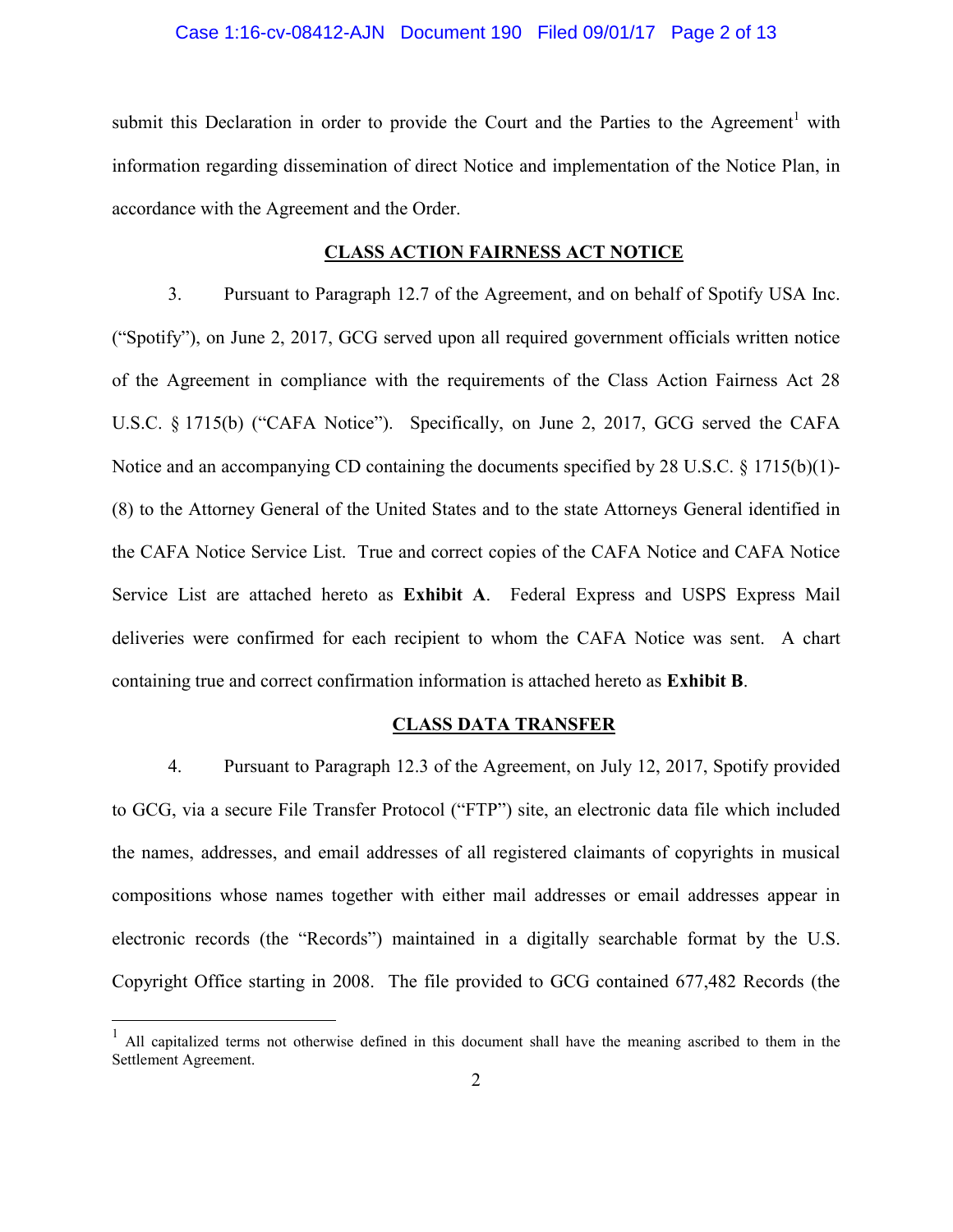#### Case 1:16-cv-08412-AJN Document 190 Filed 09/01/17 Page 3 of 13

"Raw Class Data"). GCG downloaded this file directly from the FTP site and promptly loaded the Raw Class Data into a database created for the purpose of Settlement administration.

5. After analyzing the Raw Class Data, GCG determined that there were 535,380 unique Records with complete name and mailing address data, and an additional 21 unique Records with only complete name and email address data. Of the 535,380 unique Records, 280 had complete name and mailing address data as well as email address data. In total, GCG determined that there were 535,401 unique Records in the Raw Class Data to which GCG could attempt to send notice ("Usable Class Data"). Unique identifiers were given to all Usable Class Data records in order to maintain the ability to track them throughout the Settlement administration process.

### **OVERVIEW OF NOTICE PLAN**

6. In compliance with the Order and as set forth in more detail in my May 26, 2017 Declaration Regarding Notice Plan and Settlement Administration (the "Pre-Notice Declaration"), GCG utilized a multifaceted approach engineered through a combination of direct notice, print media and Internet advertising. The elements in this multilayered and comprehensive Notice Plan included:

- a) direct mail and email notice to potential Settlement Class Members for whom mailing or email addresses were included in the Usable Class Data;
- b) print notice once each in *Rolling Stone*, *Billboard*, *Music Connection,* and *Variety*;
- c) targeted digital advertisements on the Internet;
- d) social media outreach;
- e) a press release;
- f) a settlement website;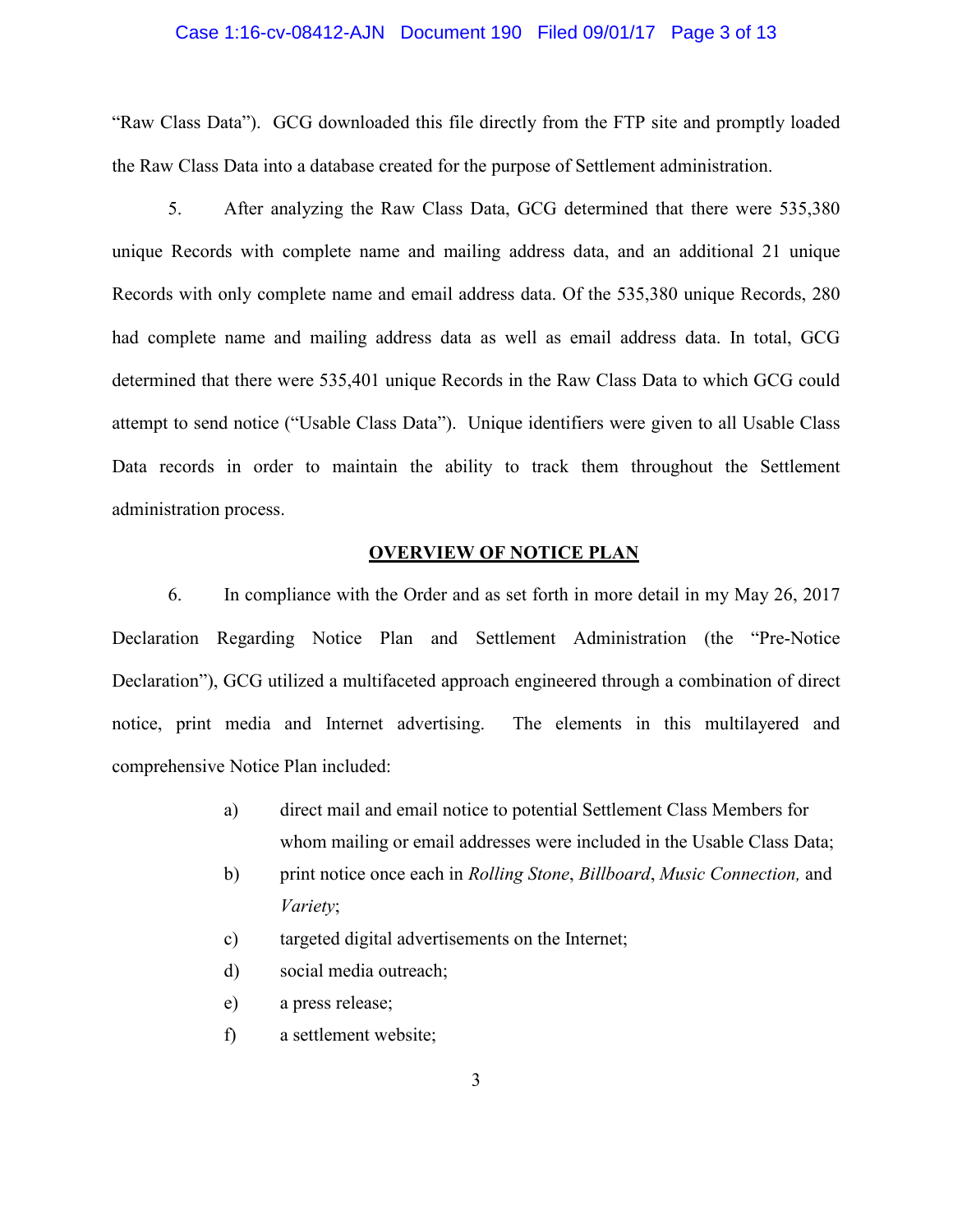- g) a toll-free information number; and
- h) a disclosure on Spotify's webpage for artists.

#### **DIRECT NOTICE – UNITED STATES MAIL**

7. Pursuant to Paragraphs 12.1 – 12.5 of the Agreement and Paragraphs 12, 18(a), and 22 of the Order, GCG formatted the Court-approved Postcard Notice for distribution by the United States Postal Service ("USPS") to all registered claimants of copyrights in musical compositions whose names together with mailing addresses appeared in the Usable Class Data ("Mailed Notice"). A true and correct copy of the Mailed Notice is attached hereto as **Exhibit C**.

8. As described in the Pre-Notice Declaration, prior to mailing the Mailed Notice, GCG ran each complete Record through the National Change of Address ("NCOA") database, which is maintained by the USPS and ensures that address data is accurately formatted for mailing.<sup>2</sup> Where an updated address was obtained, GCG updated the address in its database to help increase the success rate of the Mailed Notice reaching potential Class Members for whom a mailing address was included in the Usable Class Data.

9. Pursuant to Paragraphs 12, 18, and 22 of the Order, on August 3, 2017, GCG mailed, by USPS first class mail, the Mailed Notice to the persons and entities identified in the 535,380 Records with complete name and mailing address data.

10. Pursuant to Paragraph 12.5 of the Agreement, GCG promptly re-mailed and will continue to re-mail Mailed Notices returned as undeliverable if a forwarding address is provided

<sup>&</sup>lt;sup>2</sup> The NCOA database is the official USPS technology product which makes change of address information available to mailers to help reduce undeliverable mail pieces before mail enters the mailstream. This product is an effective tool to update address changes when a person has completed a change of address form with the USPS. The address information is maintained on the database for 48 months.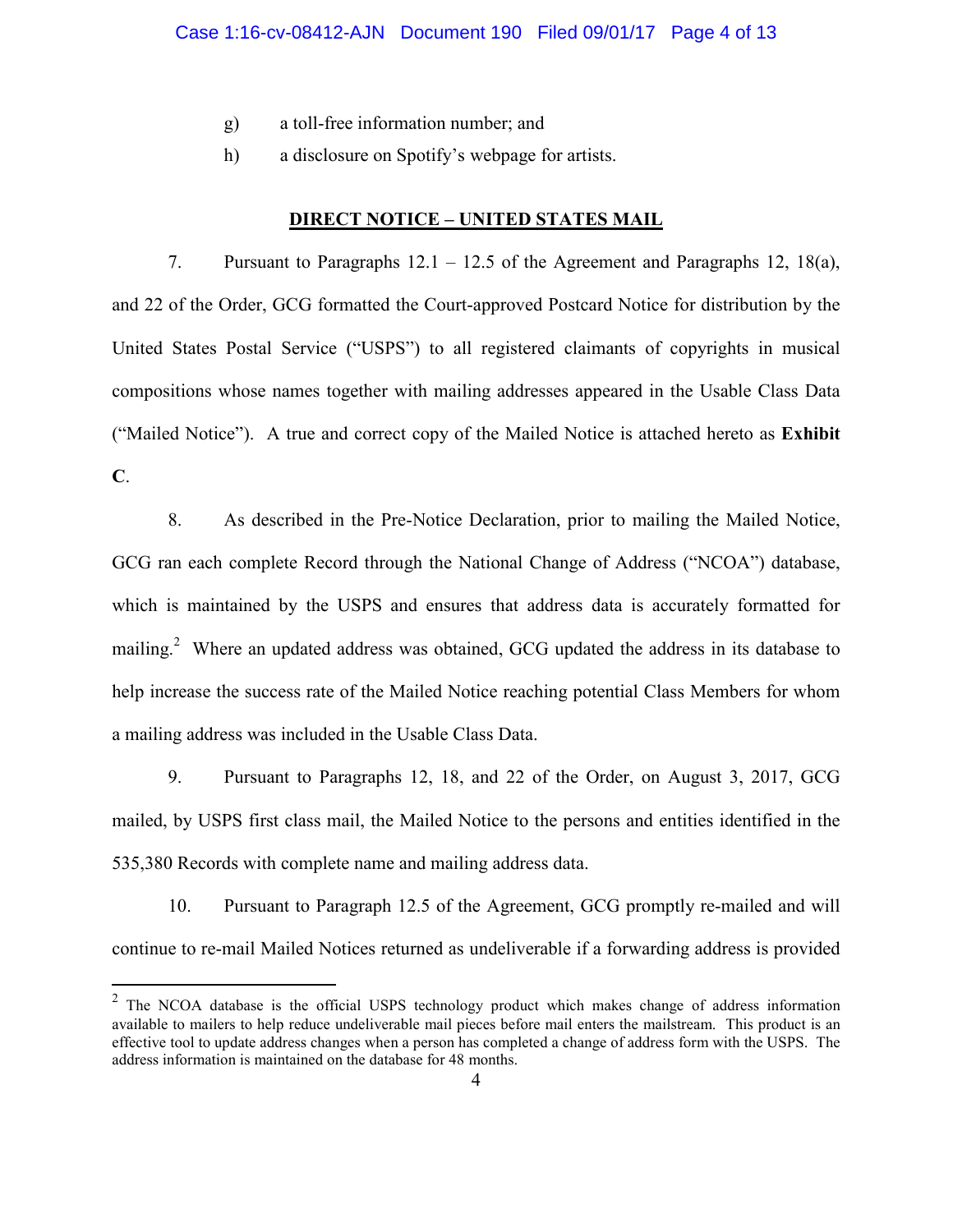#### Case 1:16-cv-08412-AJN Document 190 Filed 09/01/17 Page 5 of 13

to GCG by USPS. If a forwarding address is not provided by the USPS, GCG has conducted and will continue to conduct an advanced address search and promptly re-mail any undeliverable mail pieces where a new address can be located. As of August 30, 2017 a total of 1,000 Mailed Notices were re-mailed as a result of forwarding addresses provided to GCG by the USPS, and a total of 30,834 Mailed Notices were re-mailed as a result of new addresses located through an advanced address search. A total of 20,093 Mailed Notices were returned as undeliverable without forwarding addresses for which a new address could not be located through an advanced address search.

11. Based upon the total number of Mailed Notices mailed and the rate of undeliverables, GCG estimates that the direct mail notice reached approximately 94% of the potential Class Members for whom a mailing address was included in the Usable Class Data.

#### **DIRECT NOTICE – EMAILED NOTICE**

12. Pursuant to Paragraph 12.4(a) of the Agreement and Paragraphs 12, 18, and 22 of the Order, GCG formatted the Court-approved Postcard Notice for email dissemination (the "Email Notice") to the 301 Records with complete name and email address data included in the Usable Class Data. A true and correct copy of the template of the E-mail Notice is attached hereto as **Exhibit D**.

13. For all Class Members with potentially valid email addresses in the Usable Class Data, GCG closely monitored all deliverability attempts of the Email Notice. A total of 266 Email Notices were delivered. Of the 35 Email Notices that could not be delivered, 32 of them were undeliverable because the email address no longer existed, the email account was closed, or the email address had a bad domain name or address error (collectively, "Hard Bouncebacks").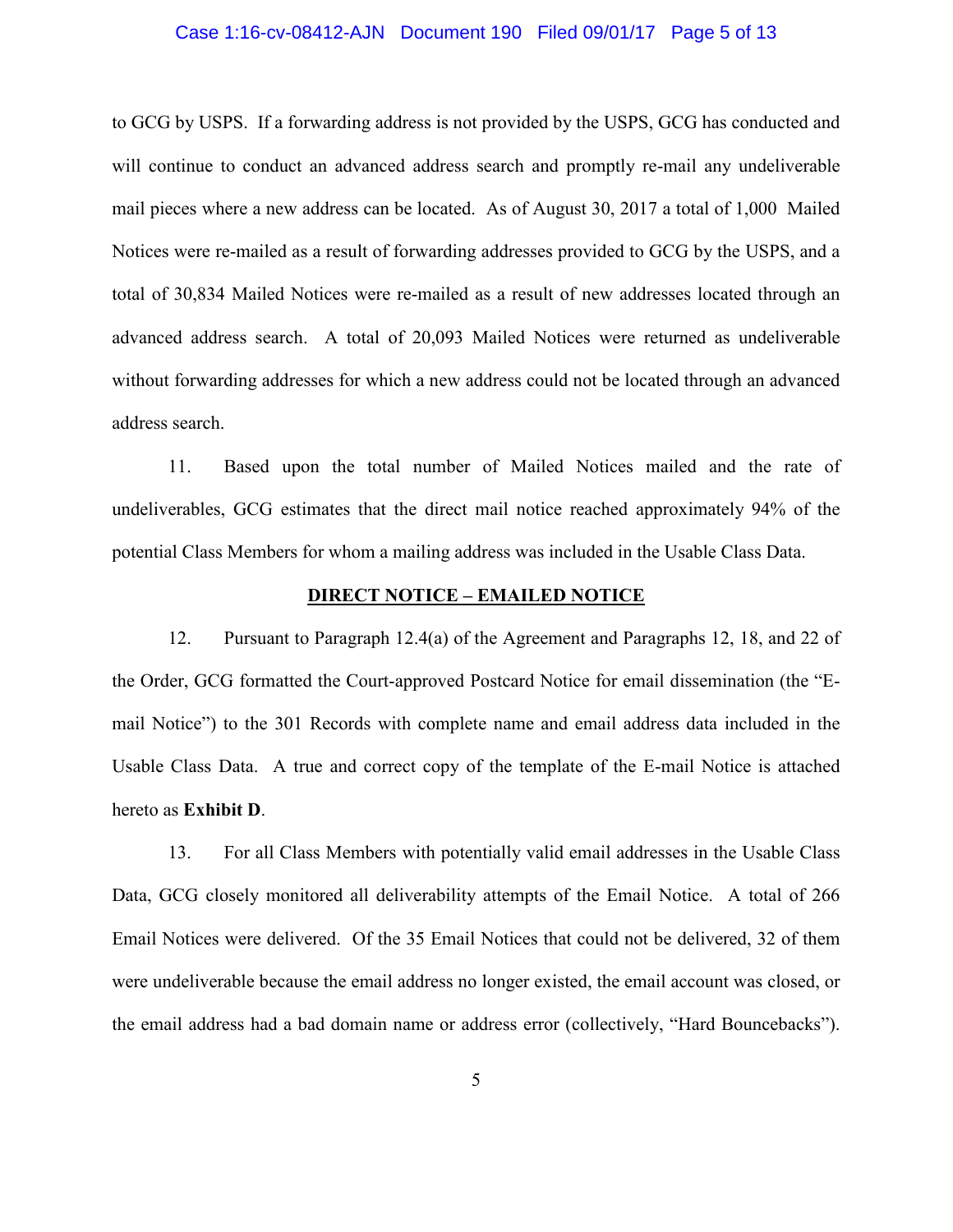#### Case 1:16-cv-08412-AJN Document 190 Filed 09/01/17 Page 6 of 13

After three attempts, the remaining three Email Notices could not be delivered due to an inactive or disabled account, the recipient's mailbox was full, technical auto-replies, or the recipient server was busy or unable to deliver (collectively, "Soft Bouncebacks"). Ultimately, GCG was able to deliver direct Email Notice to 88% of the potential Class Members for whom an email address was included in the Usable Class Data.

14. In my opinion, direct Mail and E-mail Notice were most practicable under the circumstances, as they provided individual direct notice to all registered claimants of copyrights in musical compositions whose names could be identified through reasonable effort from electronic records maintained in a digitally searchable format by the U.S. Copyright Office. The direct notice clearly and concisely stated in plain, easily understood language all matters required to be communicated under Federal Rule of Civil Procedure 23(c)(2)(B).

### **PUBLICATION NOTICE**

15. Pursuant to Paragraphs 12.6 of the Agreement and Paragraphs 12, 18, and 22 of the Order, GCG has also implemented all the other components of the Notice Plan as approved by the Court. As discussed below, the completed Notice Plan included a combination of print publication and targeted internet banner advertising, social media outreach, the creation of a dedicated informational Settlement Website, and a toll-free telephone number where Settlement Class Members are able to obtain relevant information about the Settlement.

16. As set forth in more detail in the Pre-Notice Declaration, based upon the Settlement Class definition and GCG's analysis and research, GCG determined that our best qualitative Target Audience of this case was "adults 18 and older in the United States who indicated their job was in the arts, design, entertainment, sports, or media fields."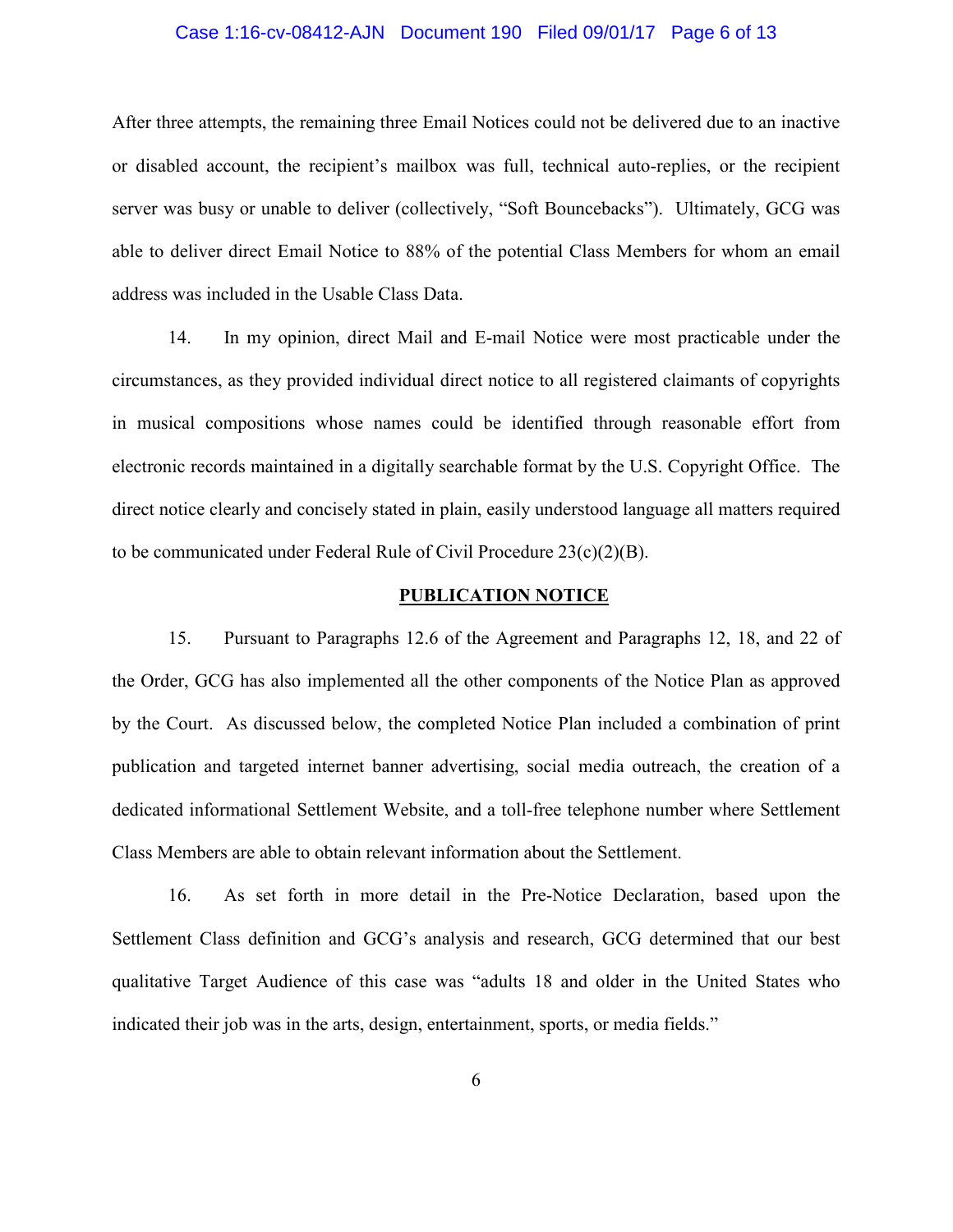#### **PRINT PUBLICATION**

17. Pursuant to Paragraph 12.6(a) of the Agreement and Paragraphs 12, 18, and 22 of the Order, and to further enhance the direct mail effort described above, the Publication Notice was published once each in *Rolling Stone*, *Billboard*, *Music Connection,* and *Variety* to notify additional potential Settlement Class Members of the Agreement.

18. The Publication Notice was inserted once in *Rolling Stone* magazine's August 24, 2017 issue, once in *Billboard* magazine's August 19, 2017 issue, once in *Music Connection*  magazine's September 2017 issue, and once in *Variety* magazine's August 22, 2017 issue. The combined circulation for the above referenced Publication Notice is 1,545,979. A true and correct copy of the Publication Notice as it appeared in each magazine is attached hereto as **Exhibit E**.

19. The Publication Notice was written with plain language in a clear and concise question/answer format appropriate for the Target Audience. Further, the Publication Notice communicated important information about the Agreement, class definition, objection and exclusion options, and deadlines in a prominent and easy to understand manner. The Publication Notice included the Settlement Website address and the toll-free telephone number that potential Settlement Class Members could utilize to obtain additional information. The Settlement Website address and toll-free number stood out at the bottom of the Notice for ease of reference.

#### **INTERNET BANNER ADVERTISING**

20. Pursuant to Paragraph 12.6(b) of the Agreement and Paragraphs 12, 18, and 22 of the Order, commencing on July 17, 2017, and running through August 27, 2017, GCG caused banner advertisements to be published on the following internet sites: The Yahoo! Audience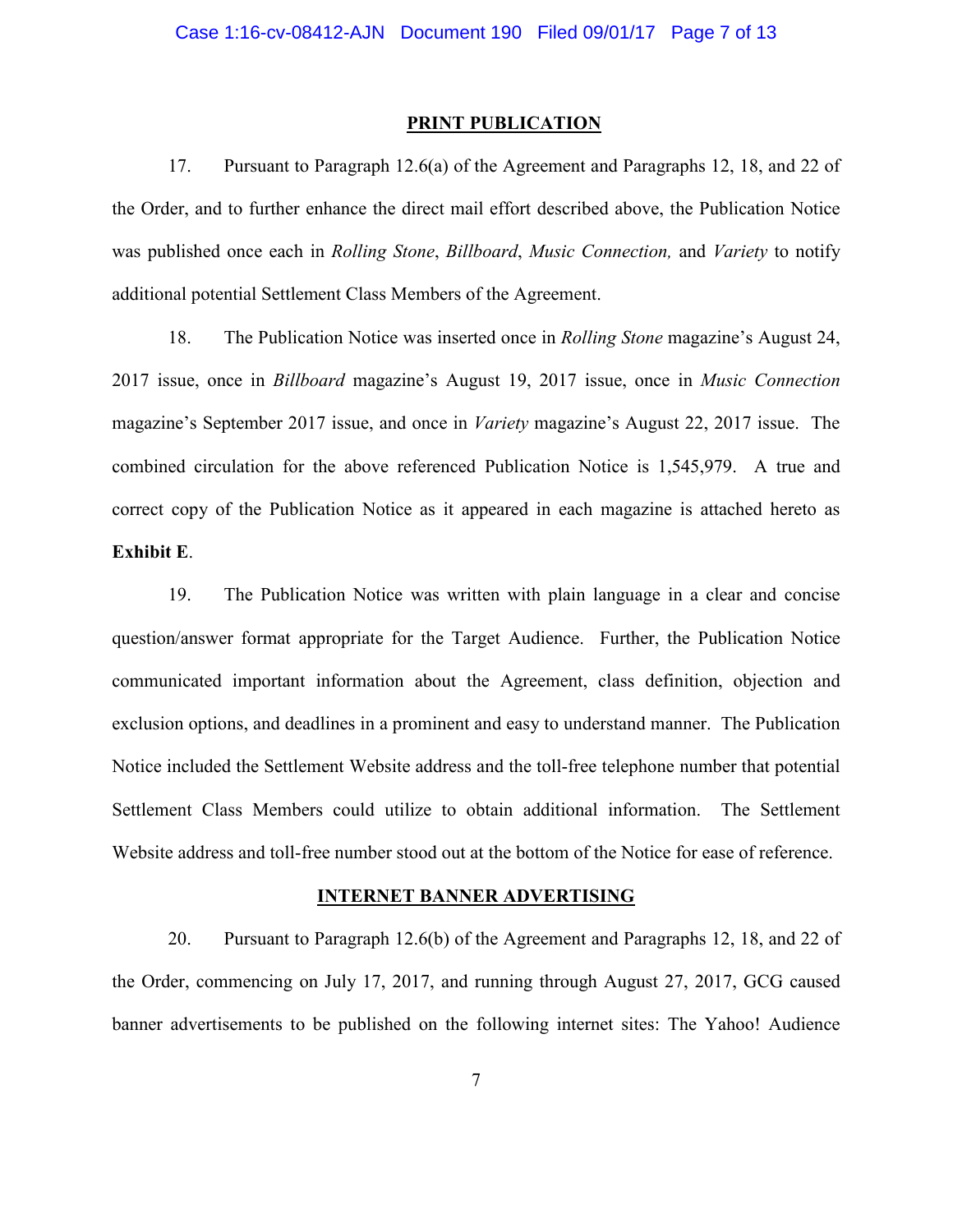#### Case 1:16-cv-08412-AJN Document 190 Filed 09/01/17 Page 8 of 13

Network; Conversant; Facebook; American Songwriter; Fader; Hits Daily Double (Hits Magazine); Billboard and BillboardBiz; Pitchfork; Drowned in Sound; and Consequence of Sound. The total number of impressions delivered for each of the internet sites is below:

| <b>INTERNET</b>                             |                    |
|---------------------------------------------|--------------------|
| <b>Site</b>                                 | <b>Impressions</b> |
| Yahoo! Audience Network                     | 174,173,607        |
| Conversant                                  | 133,374,665        |
| Facebook                                    | 130,654,278        |
| American Songwriter                         | 150,224            |
| Fader                                       | 150,628            |
| <b>Hits Daily Double (Hits</b><br>Magazine) | 219,598            |
| <b>Billboard and BillboardBiz</b>           | 733,464            |
| Pitchfork                                   | 372,046            |
| Drowned in Sound                            | 405,593            |
| Consequence of Sound                        | 523,869            |
| <b>Total Impressions:</b>                   | 440,757,972        |

21. The banner advertisements allowed website visitors to identify themselves as potential Settlement Class Members and then click on a link that would take them directly to the Settlement Website. In total, the banner advertisement campaign delivered over 440,757,972 impressions or opportunities for potential Settlement Class Members to click on the banner advertisement and view the Settlement Website. A true and correct copy of the screenshot of the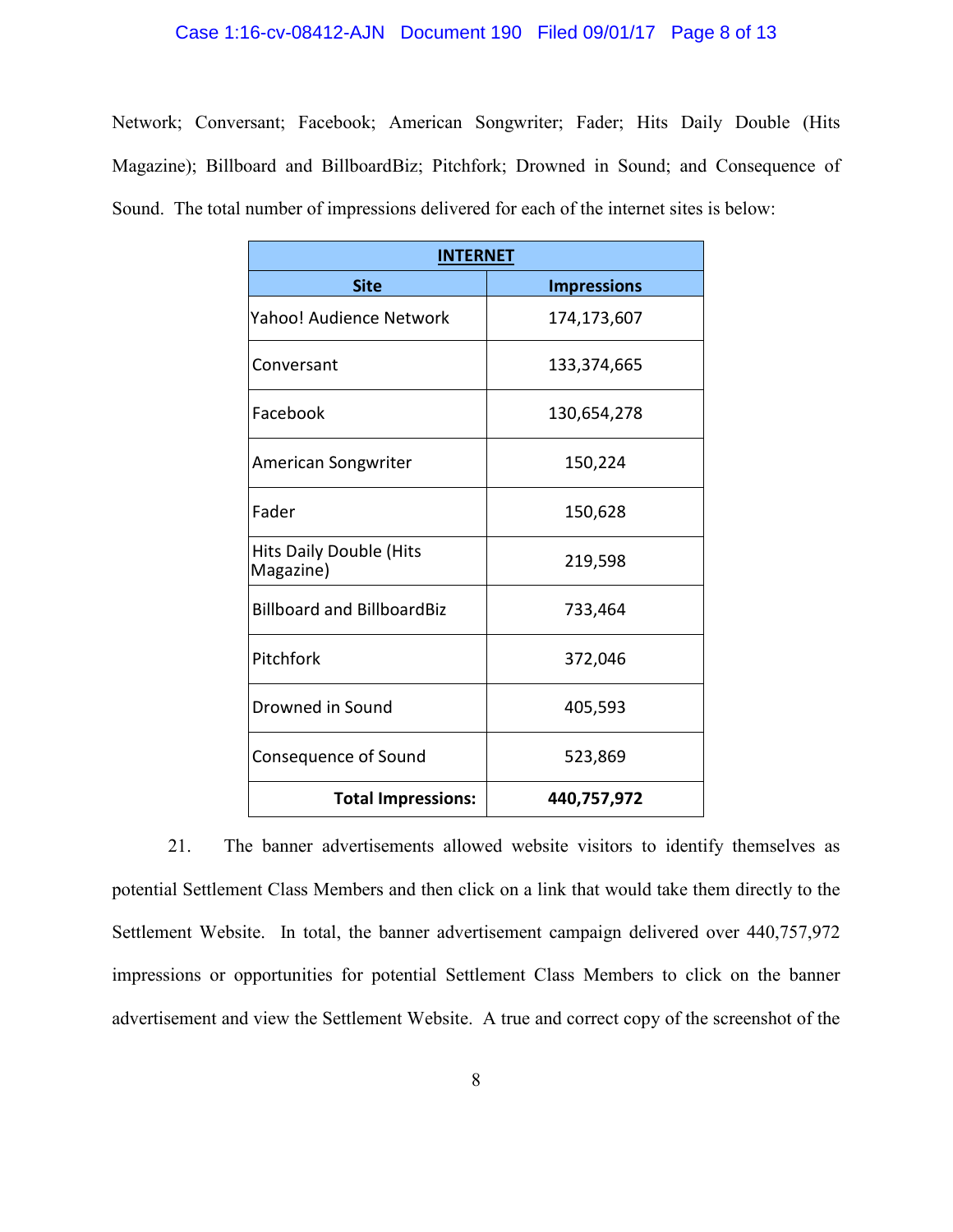banner advertisements as they were displayed on each website is attached hereto as **Exhibit F**.

### **SOCIAL MEDIA OUTREACH**

22. Pursuant to Paragraph 12.6(c) of the Agreement and Paragraphs 12, 18, and 22 of the Order, GCG conducted social media outreach utilizing LinkedIn ads, Reddit promoted links and Twitter promoted tweets. This outreach commenced on July 31, 2017, and ran through August 27, 2017.

23. LinkedIn ads targeted musicians, composers, producers, and other related job titles. Those in our Target Audience were 142% more likely to use LinkedIn than the average adult 18 years of age of older. These ads earned 891,355 impressions. A true and correct copy of a screenshot of the LinkedIn ad is attached hereto as **Exhibit G.**

24. Reddit promoted links targeted songwriters and the music and music publishing industry by placement of links on specific content areas of interests called subreddits which specifically included r/songwriters, r/songwriting, r/composer, r/wearethemusicmakers, r/music, r/musicians, r/musicinthemaking, and r/musicproduction. These links earned 1,600,000 impressions. True and correct copies of screenshots of the Reddit promoted links are attached hereto as **Exhibit H**.

25. Twitter promoted tweets were targeted by keywords such as musician, producers, composers, and other music-related keywords. The targeted tweets were served on behalf of GCG to Twitter users who had an opportunity to click directly on the tweet to be connected to the Settlement Website or to retweet to their followers to extend the message to others that may not have seen the promoted tweet. Users were encouraged to visit the Settlement Website for further information or to call the toll-free number to speak with a case representative. The tweets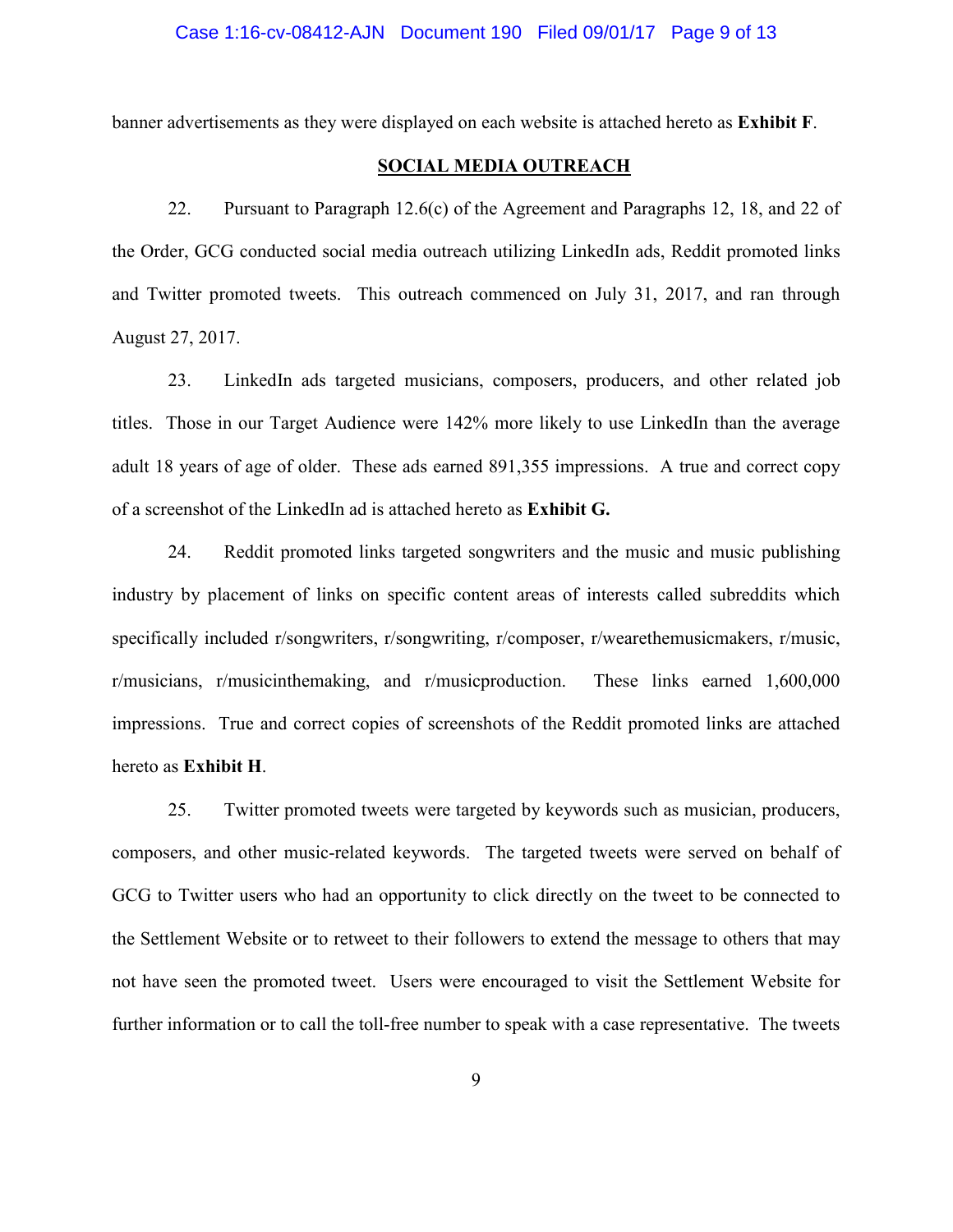### Case 1:16-cv-08412-AJN Document 190 Filed 09/01/17 Page 10 of 13

earned 619,708 impressions. True and correct copies of screenshots of the promoted tweets are attached hereto as **Exhibit I**.

#### **PRESS RELEASE**

26. Pursuant to Paragraph 12.6(d) of the Agreement and Paragraphs 12, 18, and 22 of the Order, a press release was distributed on July 31, 2017, over PR Newswire's US1 newsline and National Hispanic newslines. US1 press releases are issued broadly to more than 15,000 media outlets, including newspapers, magazines, national wire services, television and radio broadcast media, web sites, online databases, Internet networks and social networking media in all 50 states. The Hispanic newsline reaches over 7,000 U.S. Hispanic media contacts including online placement of approximately 100 Hispanic websites nationally. The combined release resulted in 278 pickups by media outlets, with a potential audience of 224,613,286. True and correct copies of the press releases as they were distributed are attached hereto as **Exhibit J**.

#### **SETTLEMENT WEBSITE**

27. Pursuant to Paragraph 12.2 of the Agreement and Paragraphs 12 and 18 of the Order, on July 6, 2017, GCG launched and continues to maintain and update a website, www.SpotifyPublishingSettlement.com, dedicated to this Settlement (the "Settlement Website"). A live "clickable" link to the Settlement Website was contained in the Email Notice and the complete URL was contained in the Mailed Notice. *See* **Exhibits C-E**.

28. The Settlement Website contains a copy of the Long Form Notice, the Mailed Notice, the Publication Notice, the Order, motions and declarations filed in support of the Order, the Agreement and exhibits thereto, and the Class Action Complaint. It also includes procedural information regarding the status of the Court-approval process, how to determine if one is a class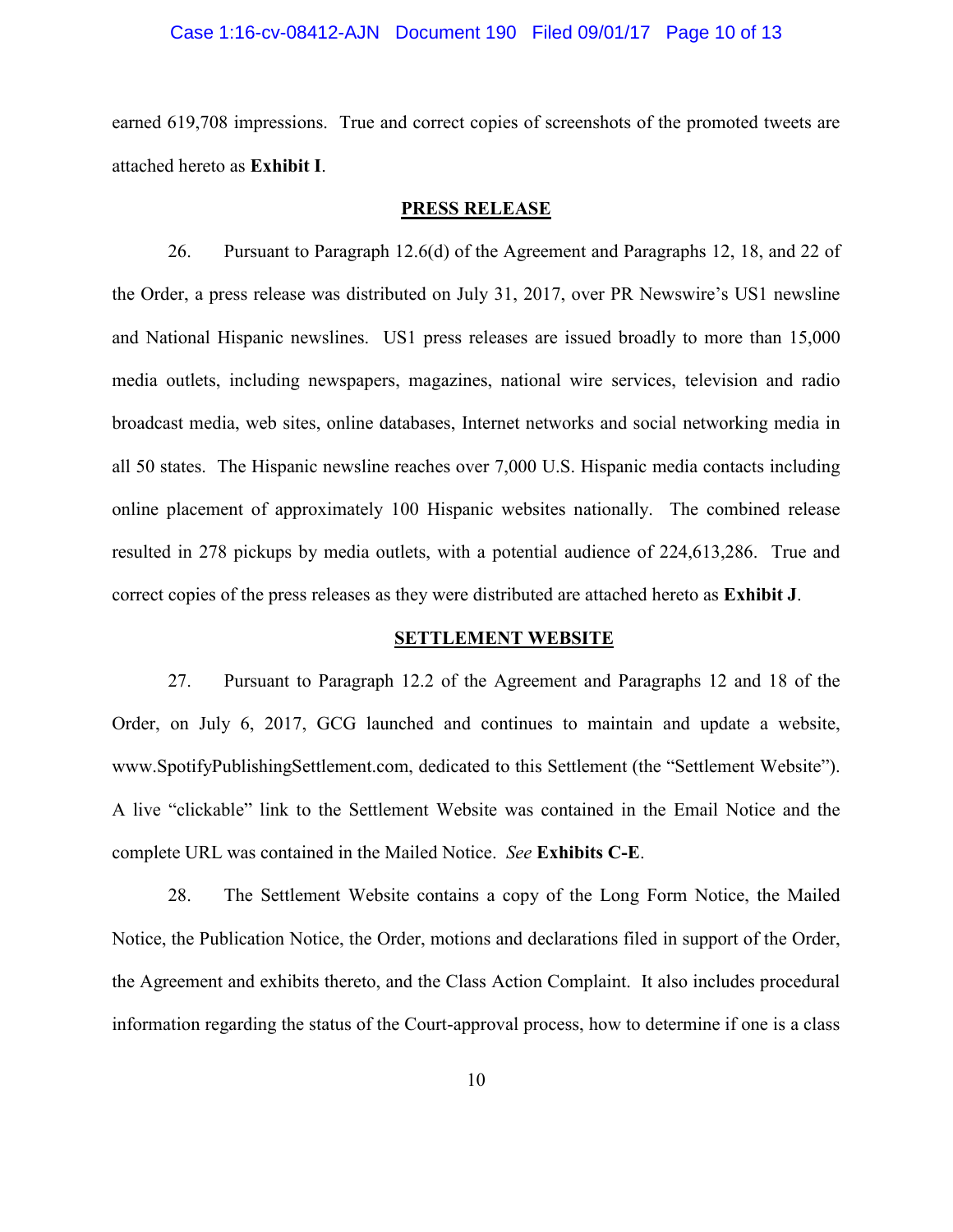### Case 1:16-cv-08412-AJN Document 190 Filed 09/01/17 Page 11 of 13

member, important dates and deadlines, searchable answers to 24 frequently asked questions, and a contact information page for Class Counsel and the Settlement Administrator. The Settlement Website also provides instructions for Claimants wishing to exclude themselves from or object to the Settlement, as well as information for attending the Final Fairness Hearing. True and correct copies of the Settlement Website pages as they appeared on August 30, 2017 are attached hereto as **Exhibit K**. The Settlement Website is accessible 24 hours a day, seven days a week. As of August 30, 2017, the Settlement Website has received 157,760 visitors.

#### **SETTLEMENT TOLL-FREE NUMBER**

29. Pursuant to Paragraph 18(c) of the Order and Paragraph 43 of the Pre-Notice Declaration, on July 14, 2017, GCG established and continues to maintain a toll-free telephone number, 1 (855) 474-3853 (the "Settlement Toll-Free Number"), with an Interactive Voice Response ("IVR") system, to answer questions and provide information to potential Settlement Class Members. The IVR provides callers with the ability to listen to important information about the Settlement and request mailed copies of the Long Form Notice. The IVR system also provides callers with the ability to speak to a Customer Service Representative during business hours. Long Form Notices were promptly mailed to all persons who requested them.

30. As of August 30, 2017, GCG has received 14,176 calls to the Settlement Toll-Free Number.

31. GCG has maintained and will continue to maintain the Settlement Toll-Free Number and update the IVR throughout the administration of the Agreement.

#### **DISCLOSURE ON SPOTIFY'S WEBPAGE FOR ARTISTS**

32. As described in Paragraph 36 of the Pre-Notice Declaration, I understand that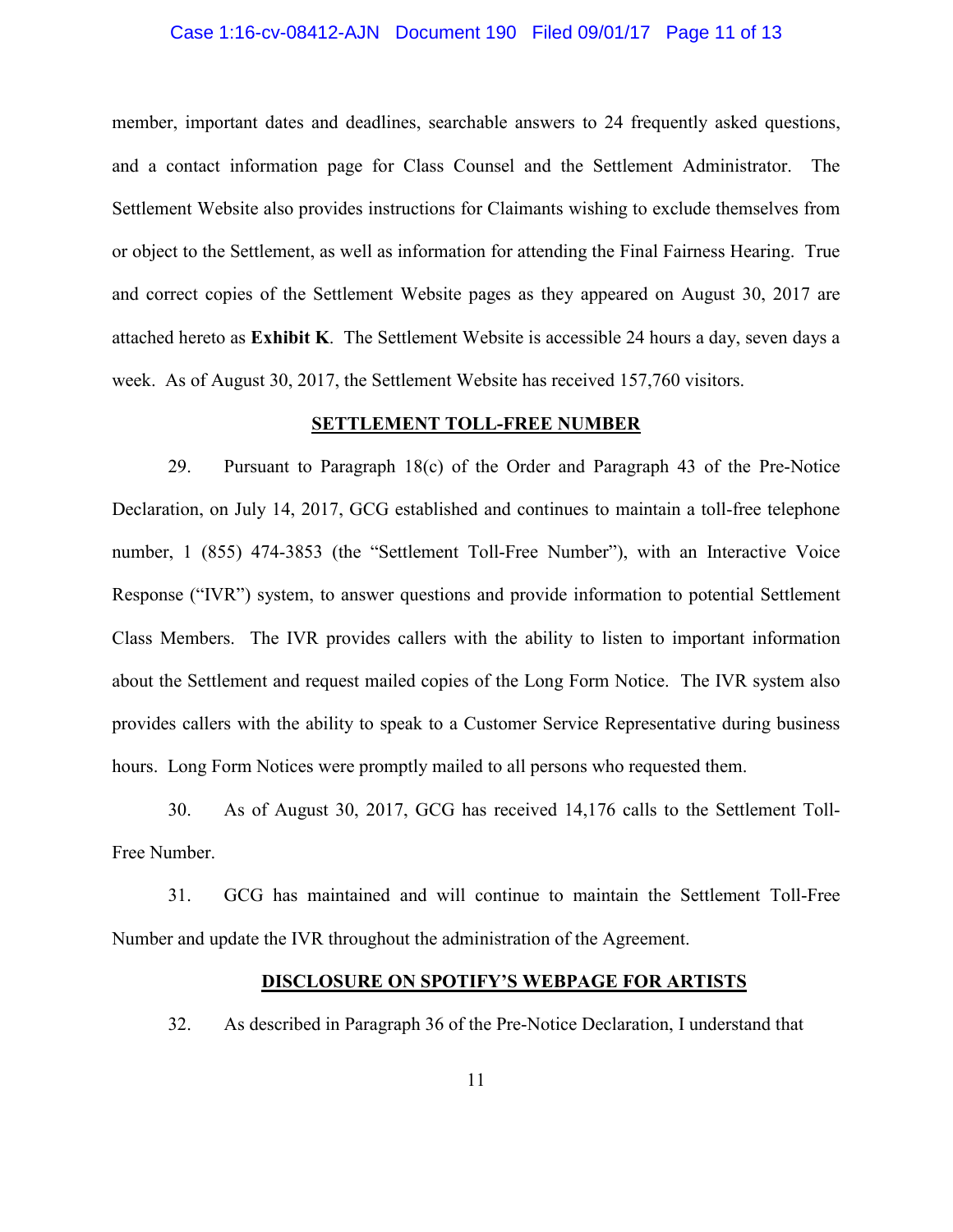#### Case 1:16-cv-08412-AJN Document 190 Filed 09/01/17 Page 12 of 13

Spotify posted a prominent link to the settlement website on the artist-focused webpage on its website at artists.spotify.com. A true and correct copy of this link to the settlement website is attached hereto as **Exhibit L.** I further understand that Spotify also posted a prominent link to the settlement website on the publisher-focused webpage on its website at publishers.spotify.com. A true and correct copy of this link to the settlement website is attached hereto as **Exhibit M.** 

### **SUMMARY**

33. The Notice Plan described above included an appropriate mix of different types of media designed and implemented in order to properly and effectively provide notice to the Class. The measured portion of the Notice Plan reached approximately 74% of the Target Audience approximately 2.6 times.

#### **CONCLUSION**

34. The Notice Plan, in my opinion, was implemented to achieve the best practicable notice under the circumstances and satisfied due process and the applicable rules governing class actions.

I declare under penalty of perjury that the foregoing is true and correct to the best of my knowledge and belief.

Executed this 1<sup>st</sup> day of September, 2017 in Lake Success, New York.

 $\overline{a}$  $\frac{1}{2}$  from  $\frac{1}{2}$  .

Stephen J. Cirami